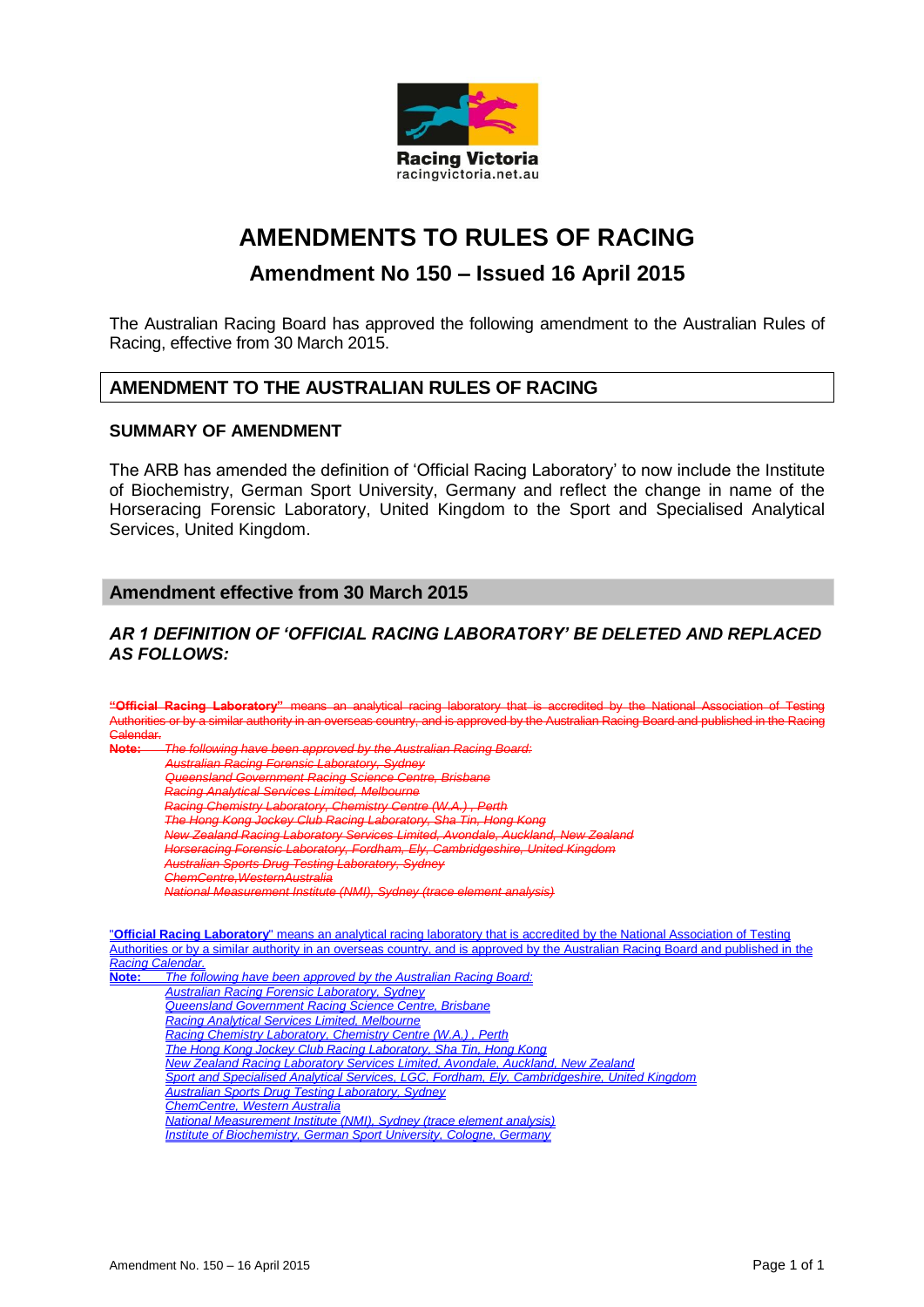The Racing Victoria Board has approved the following amendment to the Rules of Racing, effective from 27 March 2015.

# **AMENDMENT TO THE LOCAL RULES OF RACING**

#### **SUMMARY OF AMENDMENT**

The Racing Victoria Board has approved an amendment to the Local Rules (under AR 1) regarding the definition of "Official Trial". This amendment provides that Official Trials are deemed to be a race for the purposes of WorkCover insurance to allow apprentices riding in Official Trials to be covered by Racing Victoria's WorkCover insurance.

#### **Amendment effective from 27 March 2015**

# *AR 1 DEFINITION OF 'OFFICIAL TRIAL' BE AMENDED AS FOLLOWS:*

**"Official Trial"** means a trial:

- (a) that is approved and advertised by the Principal Racing Authority;
- (b) that is conducted in accordance with the conditions set by the Principal Racing Authority; (c) that is supervised by the Stewards; and
- that is supervised by the Stewards; and
- (d) for which official entries are taken and results are officially recorded.

"Official Trial" is deemed, for the purpose of the Rules and section 17(3)(a) of Schedule 1 of the *Workplace Injury Rehabilitation and Compensation Act 2013* (Vic), to mean a horse race conducted as part of a race meeting under the Rules of Racing of Racing Victoria.